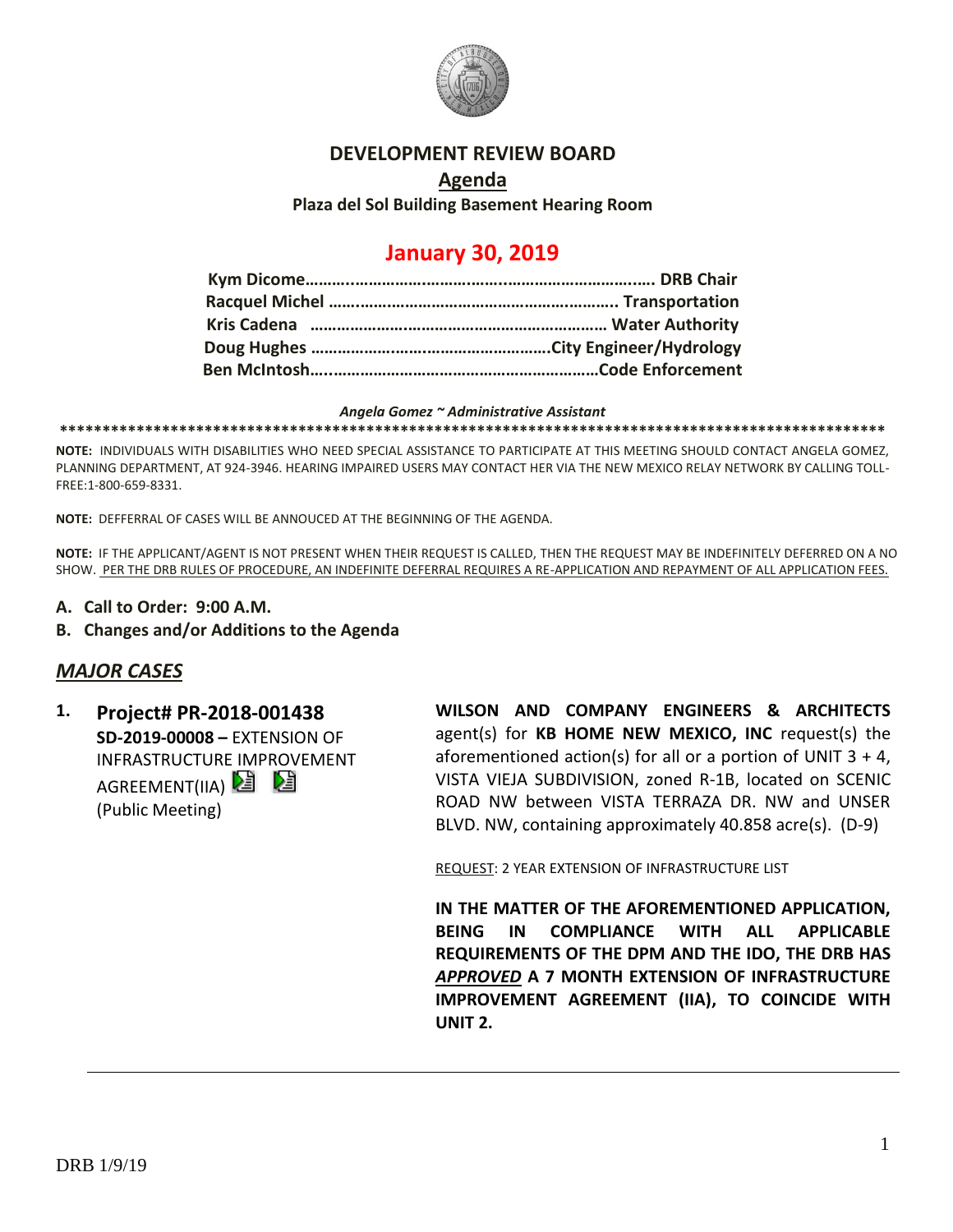**2. Project# PR-2018-001797 (1002632) SD-2018-00112 –** INFRASTRUCTURE IMPROVEMENTS AGREEMENT (Public Meeting)

**TIERRA WEST LLC** agent(s) for **FLASH RESOURCE INC.** request(s) the aforementioned action(s) for all or a portion of LOTS 1-106 BOULDERS PHASE 3**,** zoned R1-A, located south of PARADISE BLVD NW and west of UNSER BLVD NW containing approximately 18.96 acre(s). (B-11) *[Deferred from 12/19/18, 1/9/19, 1/16/19]*

**PROPERTY OWNERS**: VARIOUS PROPERTY OWNERS **REQUEST**: EXTENSION OF INFRASTRUCTURE LIST

**IN THE MATTER OF THE AFOREMENTIONED APPLICATION, BEING IN COMPLIANCE WITH ALL APPLICABLE REQUIREMENTS OF THE DPM AND THE IDO,THE DRB HAS**  *APPROVED* **A TWO YEAR EXTENSION OF INFRASTRUCTURE IMPROVEMENT AGREEMENT (IIA).**

# **3**. **Project# PR-2018-001903 (1010693)**

**VA-2018-00223** – TEMP DEFERRAL OF SIDEWALKS **VA-2018-00227** – SIDEWALK WAIVER **SD-2018-00123** – PRELIMINARY PLAT **SD-2018-00124** – VACATION OF PRIVATE EASEMENT **SD-2018-00125** – VACATION OF PUBLIC EASEMENT (Public Hearing)

**BOHANNAN HUSTON INC.** agent(s) for **GAMMA DEVELOPMENT, LLC** request(s) the aforementioned action(s) for all or a portion of TRACT 3B-3 PLAT OF TRS 3B-1, 3B-2 & 3B-3 A SUBD OF TR 3B LAND OF IHS ACQUISTION NO. 120 INC, zoned R-T, located on HORIZON BLVD. NE between BALLOON MUSEUM DR. NE and ALAMEDA BLVD NE, containing approximately 7.76 acre(s). (B-17) *[Deferred from 1/9/19]*

**PROPERTY OWNERS**: C & S EQUITIES LLC

**REQUEST**: SUBDIVIDE TRACT INTO 34 RESIDENTIAL LOTS, VACATIONS, DEFERRAL AND WAIVER OF SIDEWALKS

# **DEFERRED TO FEBRUARY 13TH, 2018**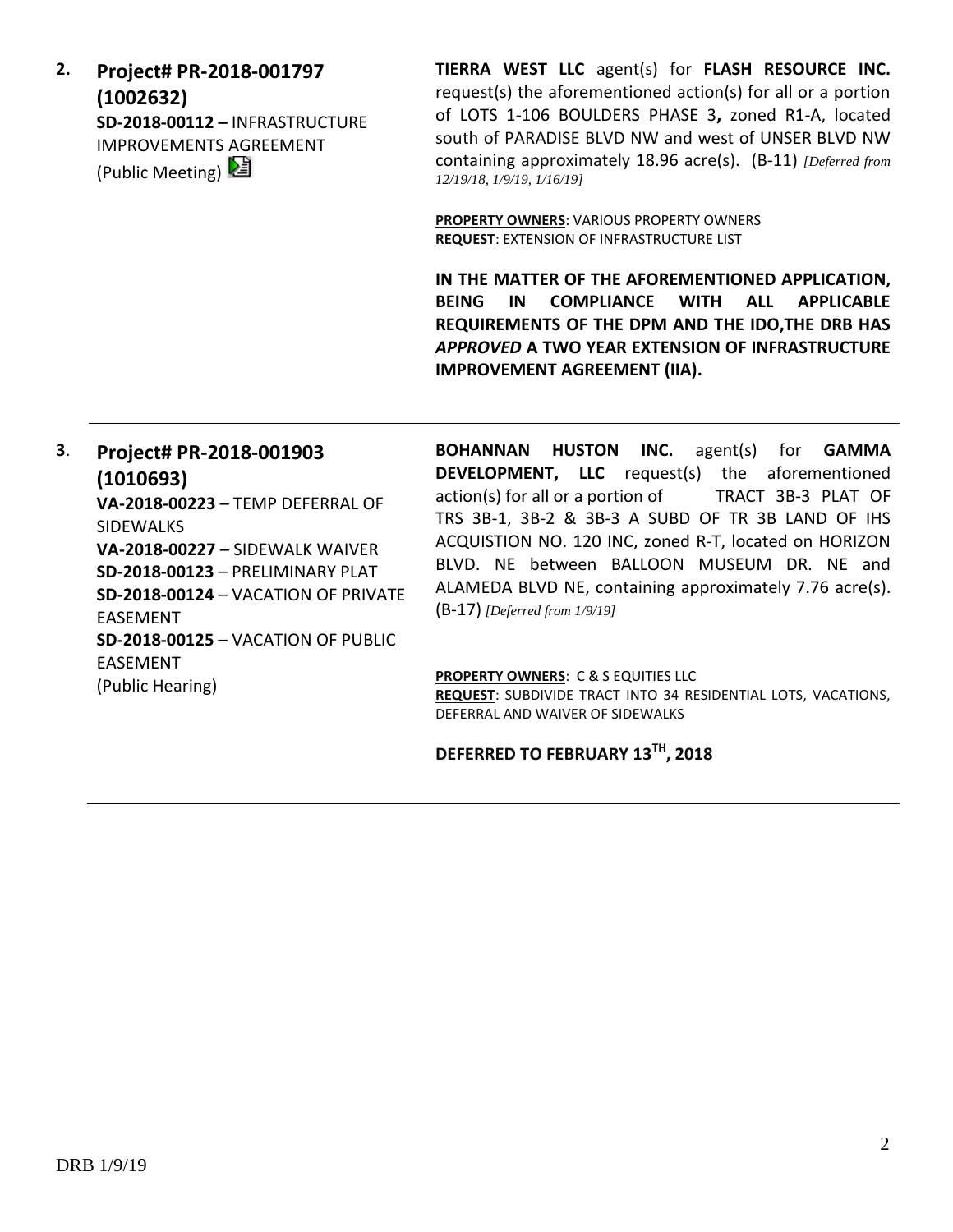**4. Project# PR-2018-001916 (1006864) SD-2018-00126 –** FINAL PLAT (Public Meeting)  $\boxed{\mathbf{E}}$ 

**BOHANNAN HUSTON, INC.** agent(s) for **PULTE DEVELOPMENT OF NEW MEXICO** request(s) the aforementioned action(s) for all or a portion of TRACT N-2- B-2 BULK PLAT FOR TRACTS N-2-B-1, N-2-B-2 & N-2-C-1**,**  WATERSHED SUBDIVISION**,** zoned PC, located off MIREHAVEN PKWY NW west of TERRA PINTADA BLVD NW and north of ARROYO VISTA BLVD NW, containing approximately 23.0746 acre(s). (h-08) *[Deferred from 1/23/19]*

**PROPERTY OWNERS**: PULTE HOMES

**REQUEST**: FINAL PLAT APPROVAL FOR 87 RESIDENTIAL LOTS AND 12 TRACTS

**IN THE MATTER OF THE AFOREMENTIONED APPLICATION, BEING IN COMPLIANCE WITH ALL APPLICABLE REQUIREMENTS OF THE DPM AND THE IDO,THE DRB HAS**  *APPROVED* **THE FINAL PLAT. FINAL SIGN-OFF IS DELEGATED TO: PLANNING AND HYDROLOGY.**

# *MINOR CASES*

| 5. | Project# PR-2018-001734<br>SD-2018-00099 - PRELIMINARY/FINAL<br>PLAT <sup>2</sup> 2<br>(Public Meeting) | ALPHA PRO SURVEYING LLC agent(s) for JAMES TAFOYA<br>request(s) the aforementioned action(s) for all or a portion<br>of LOTS 1 + 2, BLOCK 11, VOLCANO CLIFFS SUBDIVISION<br>UNIT 18, zoned R-1D, located at 6604 + 6600 PETIRROJO<br>RD NW, containing approximately 0.7494 acre(s).<br>(D-<br>10)[Deferred from 11/7/18, 11/14/18] |
|----|---------------------------------------------------------------------------------------------------------|-------------------------------------------------------------------------------------------------------------------------------------------------------------------------------------------------------------------------------------------------------------------------------------------------------------------------------------|
|    |                                                                                                         | PROPERTY OWNERS: HIGHLANDS JOINT VENTUREC/O TAFOYA JAMES C<br><b>REQUEST: CONSOLIDATION OF 2 LOTS INTO 1 LOT</b>                                                                                                                                                                                                                    |
|    |                                                                                                         | DEFERRED TO FEBRUARY 6, 2019.                                                                                                                                                                                                                                                                                                       |
| 6. | Project# PR-2018-001403                                                                                 | ARCH + PLAN LAND USE CONSULTANTS agent(s) for A.J.                                                                                                                                                                                                                                                                                  |
|    | SD-2018-00120- PRELIMINARY/FINAL<br>PLAT <sup>D</sup><br>(Public Meeting)                               | and MARY ELLEN RICH request(s) the aforementioned<br>action(s) for all or a portion of LOTS D & E BLK 44 PEREA<br>ADD & VAC POR OF MOUNTAIN RD, zoned R-T, located at<br>1406 MOUNTAIN RD NW, containing approximately .34<br>$\text{acre}(s)$ . (J-13) ) [Deferred from 12/19/18]                                                  |
|    |                                                                                                         | <b>PROPERTY OWNERS: PLL ENTERPRISES LCC</b><br><b>REQUEST: REALIGNMENT OF EXISTING LOTS &amp; VACATED RIGHT OF WAY</b>                                                                                                                                                                                                              |